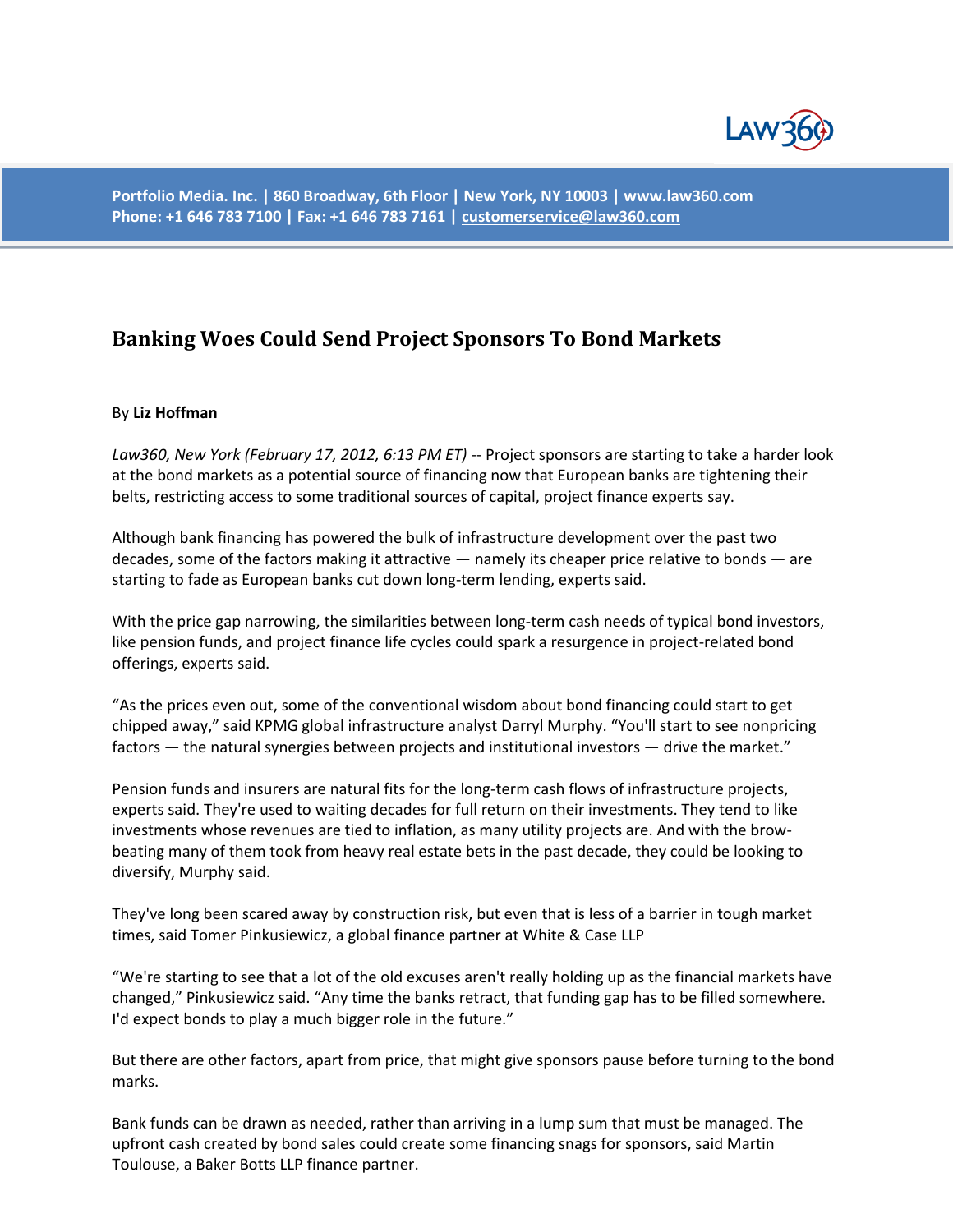"Depending on when you need to pay it out, you may have to hold the cash, which creates negative arbitrage," he said.

Project financing also tends to require active monitoring and participation from stakeholders, especially during the construction phase. With bank loans, sponsors are accountable to a small group of sophisticated lenders, rather than dozens of relatively inexperienced bond investors, which one infrastructure expert called "a bunch of amateur worrywarts."

Finally, some said stripping down a project's complex debt structure and cash flow to a simple public bond could limit its ability to adequately fund the project, meet sponsor needs and take advantage of unique concessions — in essence, said London School of Economics professor Ian Cooper, it could "unproject finance" it.

"These things only really work because of how highly tailored they are," Cooper said. "The more you try to make them more appealing to a broader, shallower debt market, the more you risk toppling the entire house of cards."

And getting bond investors on board will be challenging enough, requiring sponsors to address key obstacles that have kept bond investors on the sidelines for decades.

The biggest is construction risk, experts said. Bond investors are skittish about anything below a BBB+ rating, and most megaprojects come in somewhere in the low BBB or BB range. While some specialized debt investors are willing to accept higher risk for higher yields, most aren't, said Mayer Brown LLP finance partner Paul Forrester.

"There is no deep infrastructure bond market for construction risk, especially for greenfield projects," he said. "Institutional bond investors just aren't comfortable with it."

That problem has gotten worse since the financial crisis. Among its casualties were a handful of monoline insurers, groups like Ambac Financial Group Inc. and MBIA Inc. that had provided insurance and credit-wrapping for riskier projects. In the wake of the 2008 collapse — which drove Ambac into bankruptcy and saw MBIA downgraded to junk bond status — investment-grade ratings have been hard to come by for most project-financed undertakings.

To help secure higher agency ratings, sponsors may need additional letters of credit and parent company guarantees, experts said. Fixed-price, turnkey contracts with credit-worthy construction firms could also help ease investor concerns.

A higher equity contribution from sponsors might also be needed, said Forrester, who recommended sponsors front-load their equity early in the project's life. "Debt investors like to see some skin in the game," he said.

But all these add-ons drive up costs and could keep bond investors from being the liquidity source many industry observers say will be sorely needed over the next several decades.

In the end, the same pressures that are driving up the cost of bank financing may soon do the same to the bond market. Solvency II is a set of still-unwritten reforms likely to require European insurers and other nonbank institutional investors to raise capital and limit long-term debt.

"I think you're going to see the cost of financing go up across the market " Forrester said. "If you want to pay it to a bank, great; if you want to pay it to try to get bond investors interested, great."